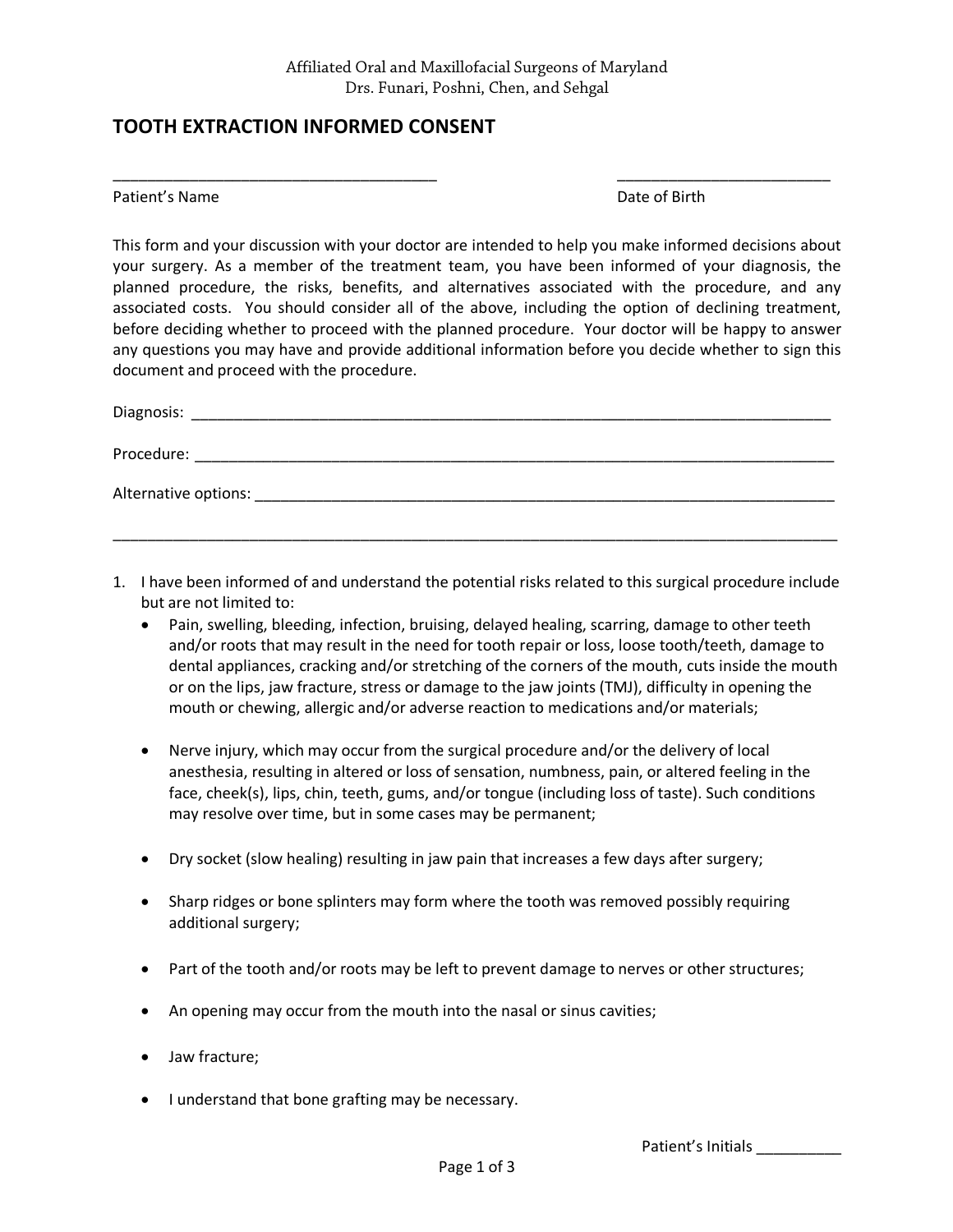- 2. I have elected to proceed with the anesthesia(s) indicated below.
	- \_\_\_\_\_\_ Local Anesthesia
	- \_\_\_\_\_\_ Nitrous Oxide (Laughing Gas)
	- \_\_\_\_\_\_ Mild Sedation
	- \_\_\_\_\_\_ Moderate Sedation
	- Deep Sedation (General Anesthesia)

I have been informed of and understand the potential risks associated with anesthesia include but are not limited to:

- Allergic or adverse reactions to medications or materials;
- Pain, swelling, redness, irritation, numbness and/or bruising in the area where the IV needle is placed. Usually the numbness or pain goes away, but in some cases, it may be permanent;
- Nausea, vomiting, disorientation, confusion, lack of coordination, and occasionally prolonged drowsiness. Some patients may have an awareness of some or all events of the surgical procedure after it is over;
- Heart and breathing complications that may lead to brain damage, stroke, heart attack (cardiac arrest) or death;
- Sore throat or hoarseness if a breathing tube is used.

If I have elected Mild, Moderate, or Deep Sedation (General Anesthesia), I have not had anything to eat or drink for at least six (6) hours prior to my procedure. I understand that doing otherwise may be life-threatening. As instructed, I have taken my regular medications (blood pressure medications, antibiotics, etc.) and/or any medicine given to me by my doctor using only small sips of water. I am accompanied by a responsible adult to drive me to and from the doctor's office and he/she will stay with me after the procedure until I am recovered sufficiently to care for myself. I understand the drugs given to me for this procedure may not wear off for 24 hours. During my recovery from anesthesia, I agree not to drive, operate complicated machinery or devices, or make important decisions such as signing documents, etc.

- 3. I have been informed of and understand that follow up visits or care, additional evaluation, treatment or surgery, and/or hospitalization may be needed.
- 4. Patient's Responsibilities

I understand that I am an important member of the treatment team. In order to increase the chance of achieving optimal results, I have provided an accurate and complete medical history, including all past and present dental and medical conditions, prescription and non-prescription medications, any allergies, recreational drug use, and pregnancy (if applicable).

I understand the use of tobacco and alcohol is detrimental to the success of my treatment.

I agree to follow all instructions provided to me by this office before and after the procedure, take medication(s) as prescribed, practice proper oral hygiene, keep all appointments, make return appointments if complications arise, and complete care. I will inform my doctor of any postoperative problems as they arise. My failure to comply could result in complications, risks, or less than optimal results.

Patient's Initials \_\_\_\_\_\_\_\_\_\_